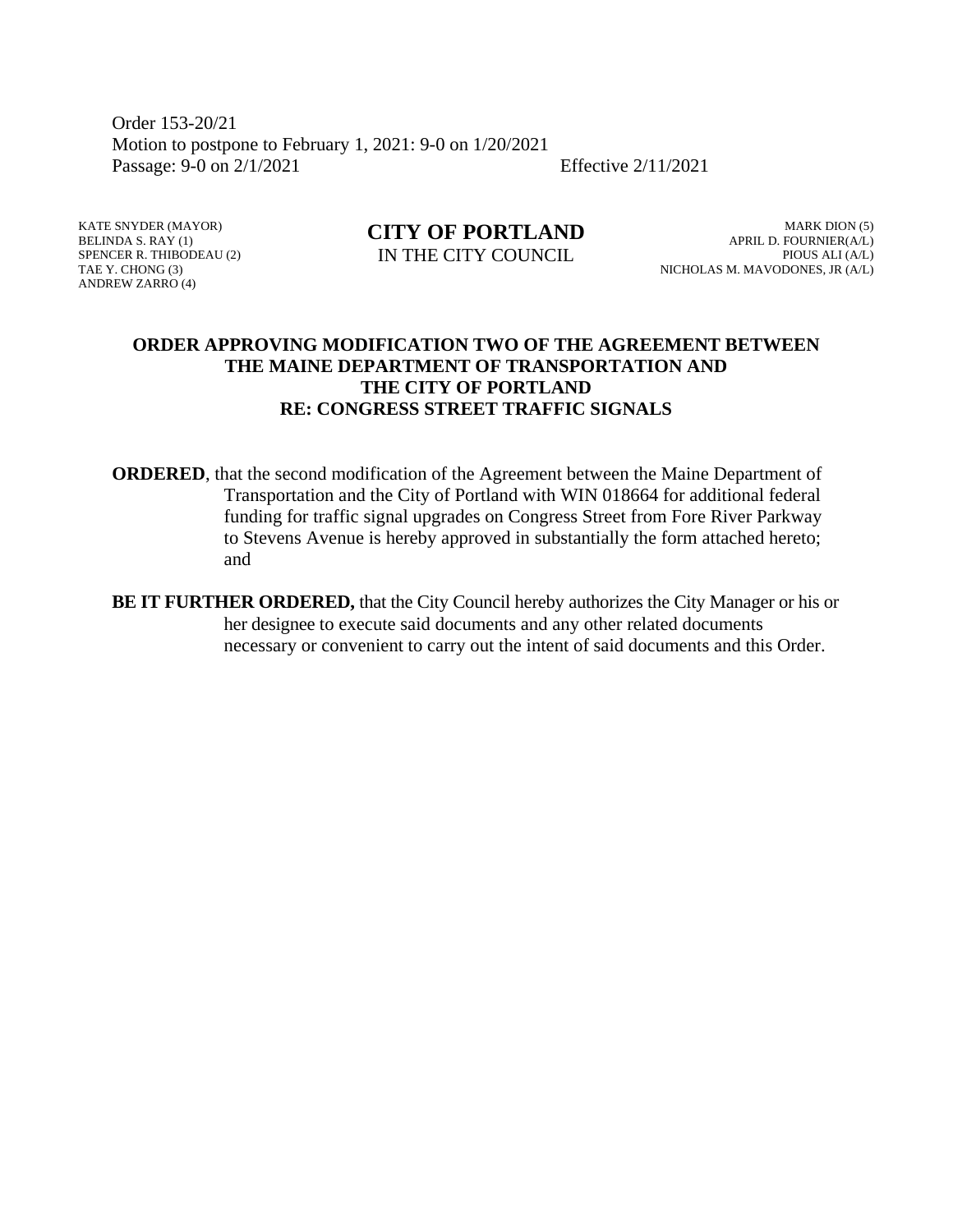

*MaineDOT use only* 

**AMS ID**: 20161011000000000190

**CSN**: 36622

**TEDOCS** #:

**PROGRAM**: Multimodal

# **MAINE DEPARTMENT OF TRANSPORTATION Modification 2 to a Locally Administered Project Agreement**

With the

# **City of Portland**

Regarding

# **Advanced Traffic Management System on Congress Street**

| <b>MaineDOT Use Only</b>               |  |  |  |  |  |
|----------------------------------------|--|--|--|--|--|
| Federal Authorization Date: 01/04/2016 |  |  |  |  |  |
| Federal Project #: STP-1866(400)       |  |  |  |  |  |
| MaineDOT WIN: 018664.00                |  |  |  |  |  |
| Portland Vendor ID: VC1000073476       |  |  |  |  |  |
| Portland DUNS Number: 07-174-780       |  |  |  |  |  |
| CFDA #: 20.205                         |  |  |  |  |  |
|                                        |  |  |  |  |  |

Modification 2 hereby amends an Agreement for a federal-aid project consisting of traffic signal upgrades on Congress Street in Portland that took effect October 6, 2016, as shown below.

# ARTICLE 2. PROJECT FINANCES

 $\Box$  Section 2A UPSET LIMIT shall be modified to read as follows: The current estimated cost of the Project is \$**1,048,000.00** (Project Cost), to be shared as set out below.

#### **Preliminary Engineering and Right of Way**

|     | Local          | Federal            | Total            |  |
|-----|----------------|--------------------|------------------|--|
| 25% | 750.00<br>\$27 | \$83,250.00<br>75% | ,000.00<br>\$111 |  |
|     |                |                    |                  |  |

### **Construction**

| Local  | <b>State</b><br><b>Federal</b> |        |                            | <b>Total</b> |             |              |
|--------|--------------------------------|--------|----------------------------|--------------|-------------|--------------|
| 67.00% | \$571,050.00                   | 31.24% | $\frac{1}{2}$ \$265,950.00 | 1.76%        | \$15,000.00 | \$852,000.00 |

### **Construction Engineering**

| Local |                              | Federal |                | <b>Total</b>    |
|-------|------------------------------|---------|----------------|-----------------|
| 25%   | :50.00<br>ഹ -<br>. ור'<br>∟ت | 75%     | 750.00<br>\$6^ | .000.00<br>\$85 |

 $\square$  Section 2B MAINEDOT SHARE shall be modified to read as follows: In the preliminary engineering, right of way and construction engineering stages, MaineDOT will contribute federal money at the rate of **75 percent,** up to a maximum of **\$147,000.** In the construction stage, MaineDOT will contribute federal funding at the approximate rate of **31.24** percent, up to a maximum of **\$265,950.00**. Additionally, MaineDOT will contribute state funds to the construction stage of the Project at the approximate rate of 1.76 percent, up to **\$15,000.00**.